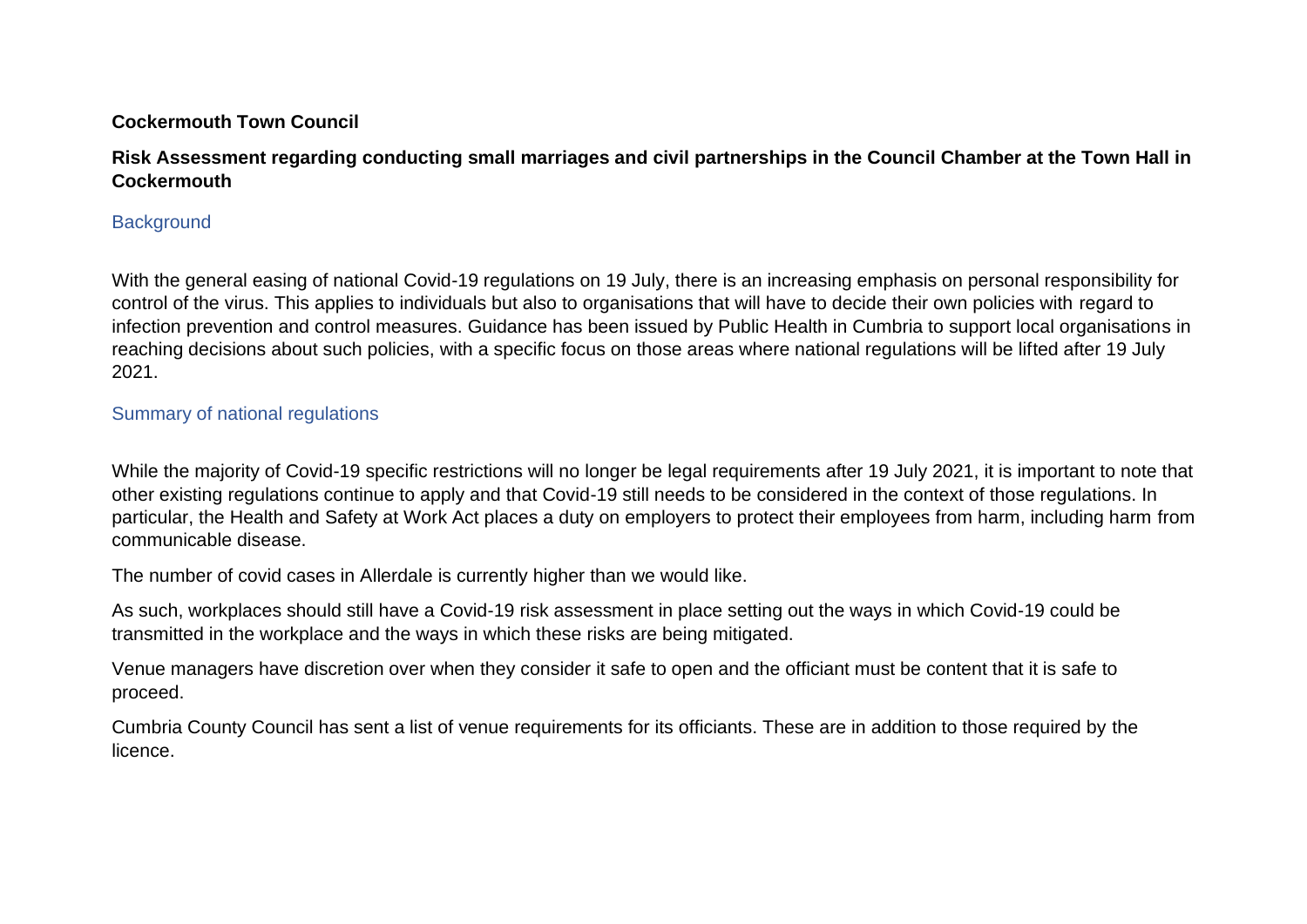### Response to individual cases or symptoms

People who become symptomatic are still required to self-isolate and take a PCR test. If that test comes back negative they can return to work. If positive they must continue to self-isolate for 10 days from the onset of symptoms. This remains a legal requirement and employers must not prevent employees from self-isolating.

People who test positive while not being symptomatic are still required to self-isolate for 10 days from the date of the sample being taken. Again this remains a legal requirement. Financial support is available for those on lower incomes who may lose out through self-isolation.

### **Contacts**

People who are identified as close contacts by the national or local Contact Tracing service and told to self-isolate are still legally required to do so unless specifically exempted, for example as part of a national "test to release" pilot.

#### Management of outbreaks

Where an outbreak is suspected associated with a workplace (or other setting) – i.e. when there is suspicion of transmission happening within the setting – support will be provided by local Environmental Health Teams and the Public Health Team.

| <b>Key Principle</b>                                    | <b>Government</b>                                                  | <b>Assessment</b>                                 | <b>Conclusion</b>                                                                         |
|---------------------------------------------------------|--------------------------------------------------------------------|---------------------------------------------------|-------------------------------------------------------------------------------------------|
|                                                         | <b>Guidance/officiant requests</b>                                 |                                                   |                                                                                           |
| <b>General Maintenance Issues</b><br>following Lockdown | Ensure equipment is safe to<br>use and that risks from             | Town Clerk inspected the<br>premises on 3/7/2021. | No issues identified.                                                                     |
|                                                         | damaged or defective<br>equipment are addressed<br>before opening. |                                                   | Daily inspections will continue<br>as standard and issues<br>identified will be actioned. |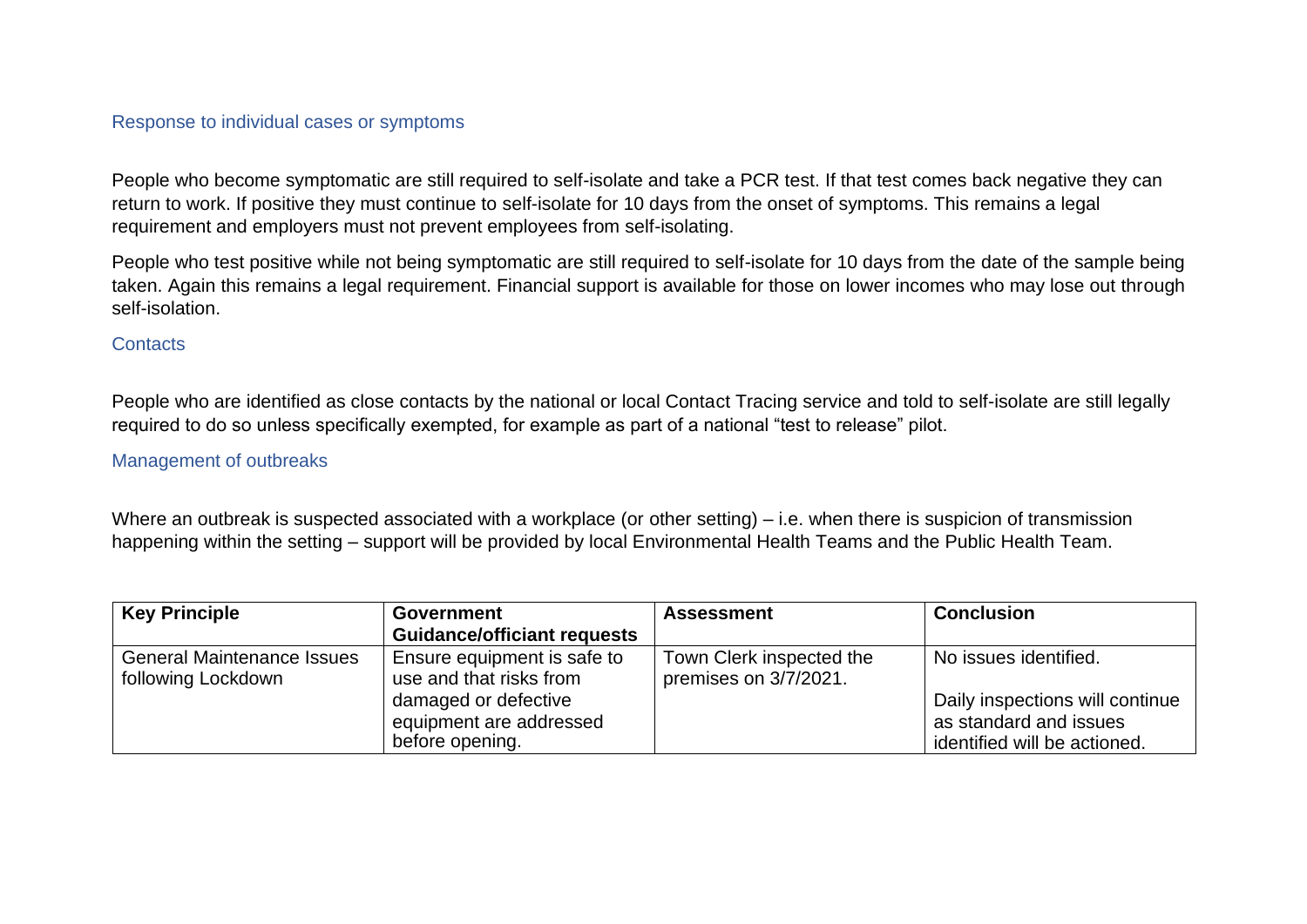| Car Parking<br>Social Distancing | CCC require two car park<br>spaces close to the venue as<br>registrars will travel separately<br>Physical distancing remains a                                                                                                                                                                                                                                                                                                                                                                                                                                                                        | Member of staff on duty to<br>check car park prior to each<br>wedding to ensure 2 spaces<br>are available. Area to be<br>coned off.<br><b>FACE COVERINGS-</b>                                                                                                                                                                                                                                                                                                                                                                                                                                                             | All these measures will be<br>adopted.<br>All these measures will be |
|----------------------------------|-------------------------------------------------------------------------------------------------------------------------------------------------------------------------------------------------------------------------------------------------------------------------------------------------------------------------------------------------------------------------------------------------------------------------------------------------------------------------------------------------------------------------------------------------------------------------------------------------------|---------------------------------------------------------------------------------------------------------------------------------------------------------------------------------------------------------------------------------------------------------------------------------------------------------------------------------------------------------------------------------------------------------------------------------------------------------------------------------------------------------------------------------------------------------------------------------------------------------------------------|----------------------------------------------------------------------|
|                                  | valuable control and many<br>people feel more comfortable<br>maintaining a degree of<br>distance from others.<br>Supporting people who wish to<br>maintain such distancing is<br>therefore a matter of courtesy<br>and respect.<br>Where practicable physical<br>distancing measures will be<br>maintained until the current<br>wave has substantially<br>reduced.<br>Examples given include:<br>Signposting<br>Signage<br>$\bullet$<br>Changing layouts<br>$\bullet$<br>Reducing numbers<br>$\bullet$<br>Improving ventilation<br>$\bullet$<br>Avoiding property<br>$\bullet$<br>belonging to others | In England, face coverings<br>$\bullet$<br>are no longer required by<br>law. The government<br>suggests that you continue<br>to wear a face covering in<br>crowded and enclosed<br>spaces where you may<br>come into contact with other<br>people you do not normally<br>meet. These changes apply<br>to England only.<br>Change room layout of<br>$\bullet$<br>pre-wedding interview<br>room to ensure layout is<br>socially distanced between<br>the couple/registration staff<br>2m distance between<br>$\bullet$<br>registrar/couple/guests<br>2m distance between<br>$\bullet$<br>the photographer and<br>registrars | adopted.                                                             |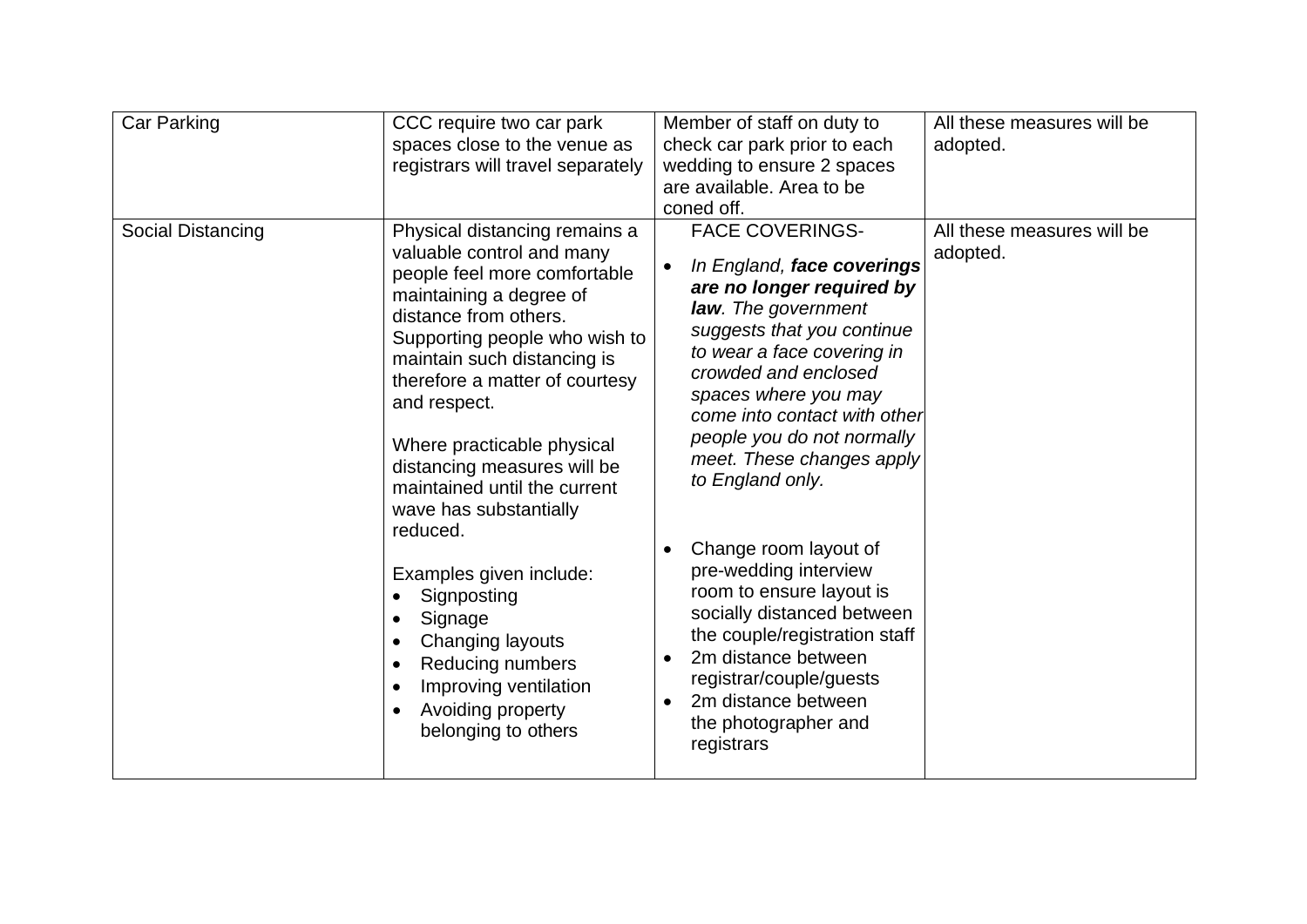|                             |                                                                                                                                                                                                                                                        | At step 4 (from Monday 19th<br>July), the Government will<br>remove outstanding legal<br>restrictions on social contact, life<br>events, and open the remaining<br>closed settings. The Government<br>will instead enable people to<br>make informed decisions about<br>how to manage the risk to<br>themselves and others.<br><b>Our Ceremony Room can</b> |                                                                                               |
|-----------------------------|--------------------------------------------------------------------------------------------------------------------------------------------------------------------------------------------------------------------------------------------------------|-------------------------------------------------------------------------------------------------------------------------------------------------------------------------------------------------------------------------------------------------------------------------------------------------------------------------------------------------------------|-----------------------------------------------------------------------------------------------|
|                             |                                                                                                                                                                                                                                                        | accommodate 54 people.<br>(including the couple)<br>This maximum number includes<br>all those attending, the couple,<br>witnesses, children/babies and all<br>other guests, however anyone<br>working, for example officiants,<br>photographers, security, staff<br>employed by the venue and third-<br>party suppliers are not included.                   |                                                                                               |
| <b>Cleaning and Hygiene</b> | Hand sanitising station<br>$\bullet$<br>to be placed at Main<br>entrance.<br>Toilet facilities at the<br>venue should be used<br>in line with hygiene<br>measures applied.<br>Shared items required<br>for the solemnisation of<br>the marriage or the | Signage to be placed in<br><b>Toilet</b><br>Additional cleaning<br>products to be placed in<br>toilet<br>Frequency of toilet<br>cleaning to be<br>increased<br>Hand Sanitiser/wipes to<br>be located on table for                                                                                                                                           | Amend booking/form hire<br>agreement.<br>Discuss in detail with Hirer(s)<br>prior to wedding. |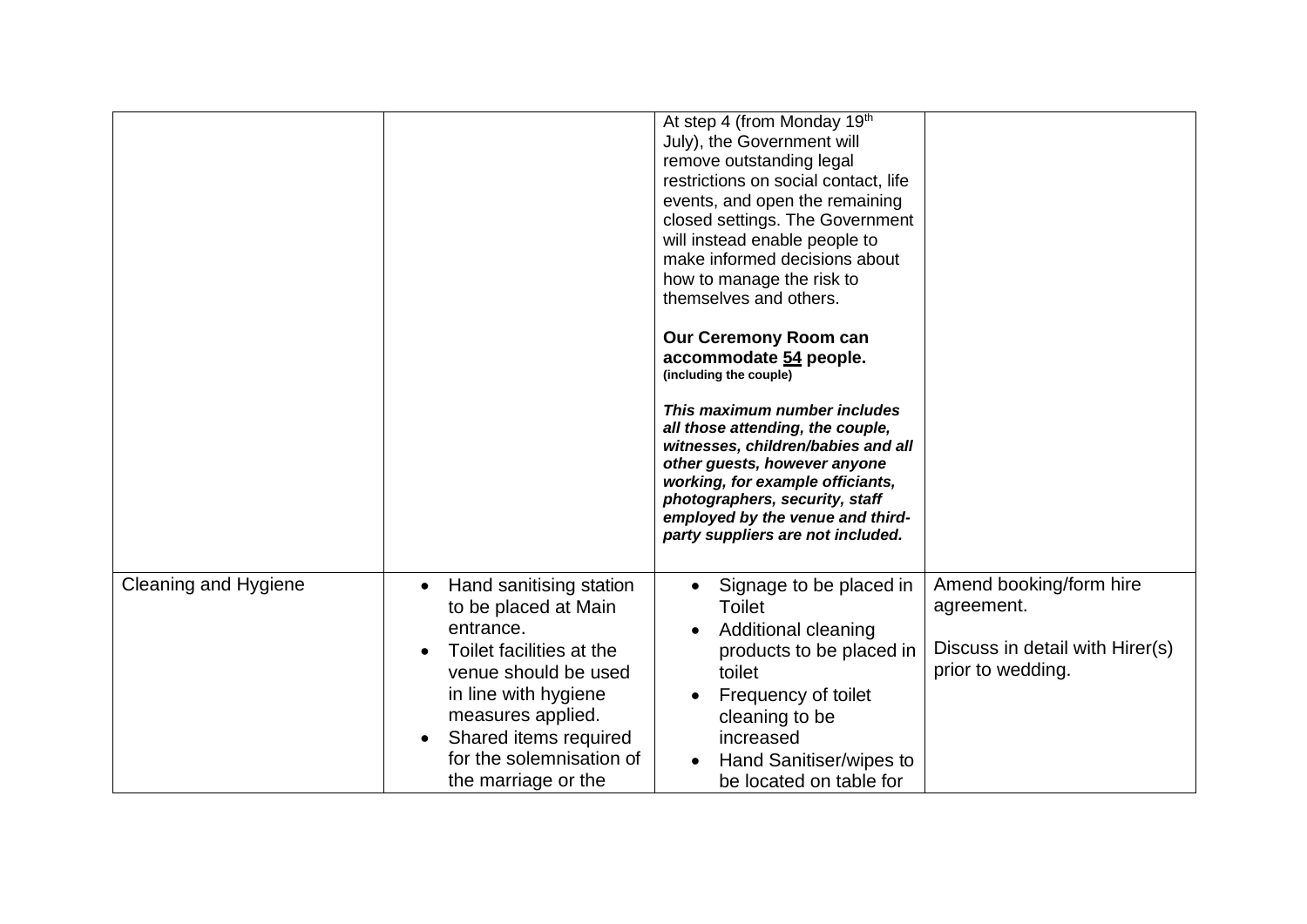|                                                                                                                                                                       | formation of a civil<br>partnership e.g. ring<br>should be handled by<br>as few people as<br>possible.<br>Single use service<br>sheets if used should<br>be removed by the hirer                                                                                                                                           | writing/signing and pre-<br>wedding interview room<br>Single use service<br>sheets                                                     |                                                                                                                              |
|-----------------------------------------------------------------------------------------------------------------------------------------------------------------------|----------------------------------------------------------------------------------------------------------------------------------------------------------------------------------------------------------------------------------------------------------------------------------------------------------------------------|----------------------------------------------------------------------------------------------------------------------------------------|------------------------------------------------------------------------------------------------------------------------------|
| Guidance for vulnerable or<br>symptomatic individuals -<br>focus on protecting people<br>who are clinically vulnerable or<br>more likely to develop severe<br>illness | All guests or those involved in<br>the ceremony should stay at<br>home and self-isolate if they<br>are showing symptoms of<br>covid-19, have tested positive<br>or have been instructed to<br>self-isolate. This is to minimise<br>the risk of spreading COVID<br>19 to friends, the wider<br>community and the vulnerable | Information to be issued<br>Hirer upon booking                                                                                         | Amend Booking Form/hire<br>agreement. Discuss in detail<br>with Hirer(s)                                                     |
| Young People and children                                                                                                                                             | Parents or guardians should<br>supervise young people and<br>children. Parent to ensure they<br>wash their children's hands<br>thoroughly for 20 seconds with<br>running water and soap and<br>dry them thoroughly or use<br>hand sanitiser                                                                                | Particular attention should be<br>paid to cleaning frequently<br>touched surfaces by children<br>and those that are at child<br>height | Cleaner to be informed of<br>requirement.<br><b>Amend Booking Form/hire</b><br>agreement. Discuss in detail<br>with Hirer(s) |
| Singing, chanting and the use<br>of musical instruments                                                                                                               | Prior notification of singing,<br>chanting and/or the use of<br>musical instruments<br>recommended.                                                                                                                                                                                                                        | The use of plexi-glass screen<br>should be considered to<br>protect guests as this will<br>further prevent transmission                | Amend Booking Form/hire<br>agreement. Discuss in detail<br>with Hirer(s)                                                     |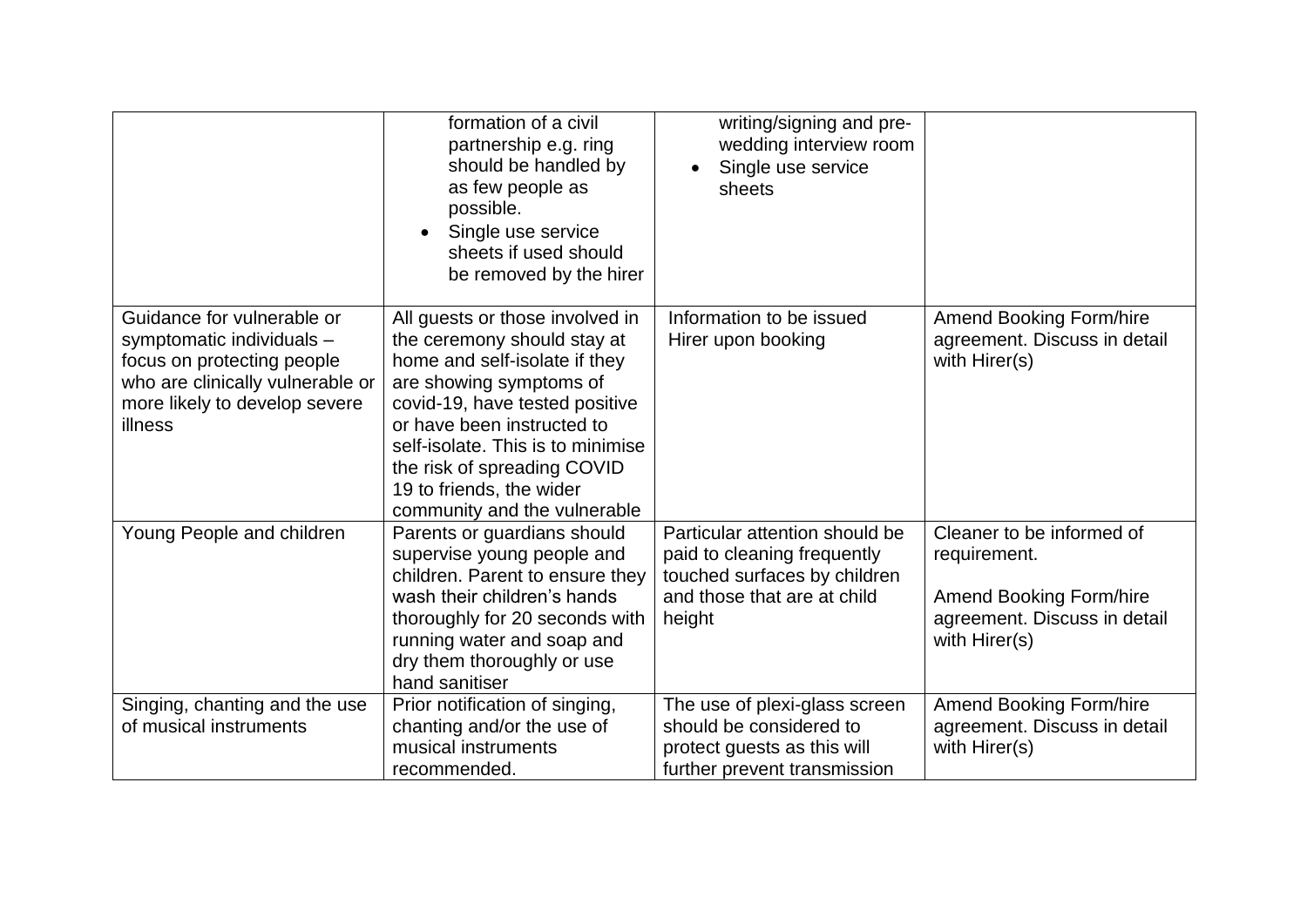|                                           |                                                                                                                                                                                                                                                                                                                                                                                                                                                                                                                                                                                                                                                                            | and the screen can be easily<br>cleaned.                                                                               |                                                                                                                            |
|-------------------------------------------|----------------------------------------------------------------------------------------------------------------------------------------------------------------------------------------------------------------------------------------------------------------------------------------------------------------------------------------------------------------------------------------------------------------------------------------------------------------------------------------------------------------------------------------------------------------------------------------------------------------------------------------------------------------------------|------------------------------------------------------------------------------------------------------------------------|----------------------------------------------------------------------------------------------------------------------------|
| If someone becomes unwell at<br>the venue | If anyone becomes unwell with<br>symptoms of COVID - 19 at<br>the venue they should go<br>home and be advised to follow<br>the stay at home guidance. If<br>they need clinical advice, they<br>should go online to NHS 111.<br>In an emergency call 999 if<br>they are seriously ill. Do not<br>visit the GP, pharmacy, urgent<br>care centre or a hospital<br>Other people who may have<br>been in contact with a person<br>who has become unwell<br>should wash their hands<br>thoroughly after the interaction<br>They do not need to take any<br>other specific action unless<br>they develop symptoms<br>themselves or are advised to<br>do so by NHS Test and Trace. | Inform staff and hirer of<br>advice prior to wedding.                                                                  | Staff to be informed of<br>procedure.<br><b>Amend Booking Form/hire</b><br>agreement. Discuss in detail<br>with Hirer(s)   |
| <b>Keeping Staff Safe</b>                 | Consider the risks staff may<br>be exposed to and how these<br>can be mitigated. Staff roles<br>may include:                                                                                                                                                                                                                                                                                                                                                                                                                                                                                                                                                               | Appropriate PPE will be worn<br>by any member of staff.<br>Appropriate hand<br>washing/sanitising will be<br>observed. | Staff to be always issued with<br>appropriate PPE and be<br>reminded to observe<br>appropriate hand<br>washing/sanitising. |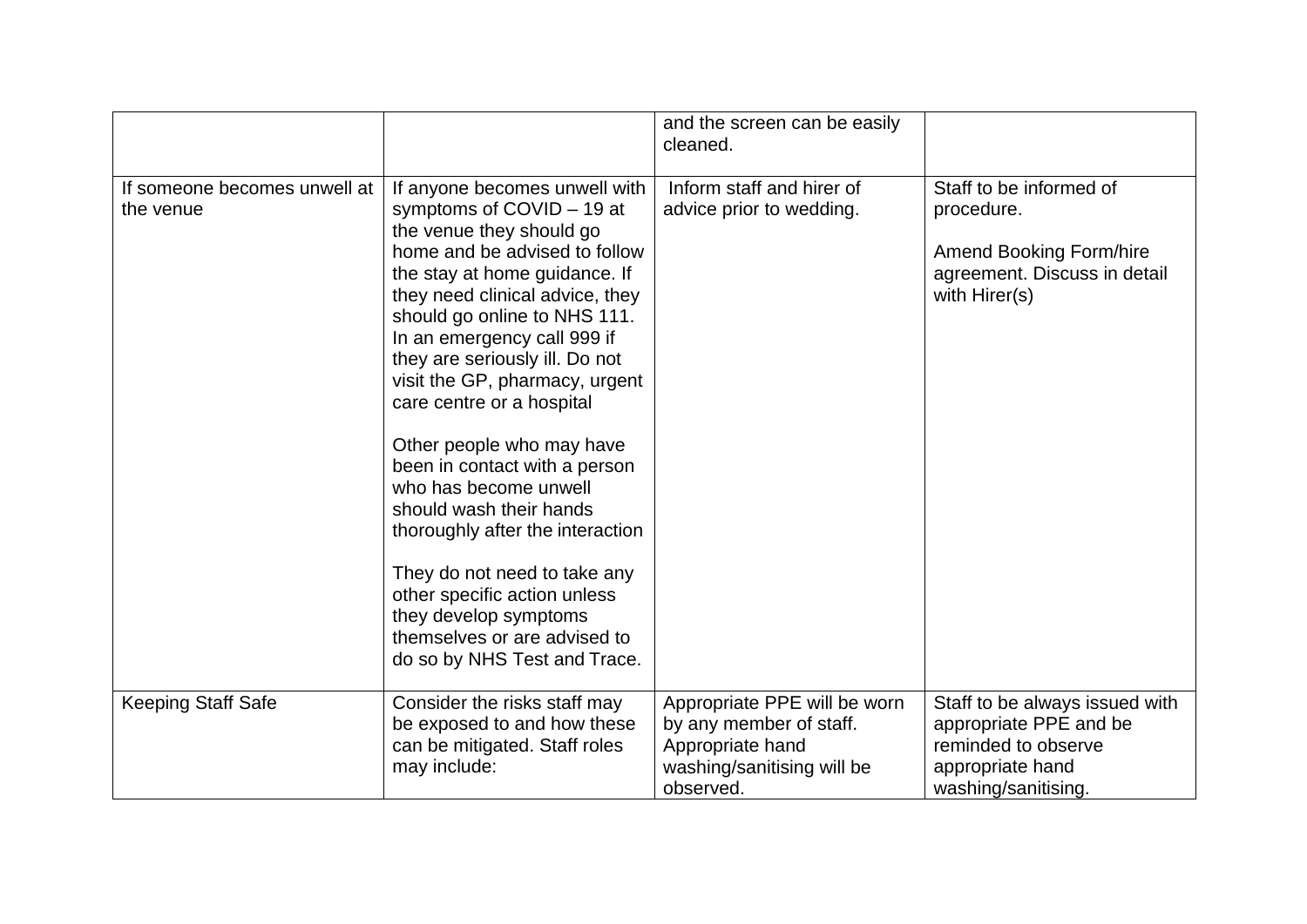|                       | Greeting<br>bride/groom/guests<br>Marshalling<br>$\bullet$<br>Playing of music<br>Ensure visitors comply with<br>safety measures<br>Regular cleaning                                      | Staff to socially distance                                                                                                                |                                                                                                                                                                                                                                                                                                                  |
|-----------------------|-------------------------------------------------------------------------------------------------------------------------------------------------------------------------------------------|-------------------------------------------------------------------------------------------------------------------------------------------|------------------------------------------------------------------------------------------------------------------------------------------------------------------------------------------------------------------------------------------------------------------------------------------------------------------|
| Contractor            | Consider risks contractor may<br>be exposed to and how they<br>can be mitigated. Contractor<br>roles may include:<br>damaged or defective<br>equipment                                    | Contractor to carry out their<br>own risk assessment                                                                                      | Town Clerk to examine and<br>keep a copy of risk<br>assessment provided.                                                                                                                                                                                                                                         |
| <b>Test and Trace</b> | The Director of Public Health<br>in Cumbria is recommending<br>that Venue Managers continue<br>to keep an accurate record of<br>visitors for 21 days to assist<br>with NHS Test and Trace | We will work with all relevant<br>bodies to make the process<br>for recording visitors'<br>compliant with data protection<br>legislation. | An accurate record of visitors<br>will be requested from the<br>Bride/Groom prior to the<br>wedding/civil partnership.<br>This information will be<br>checked on the day for<br>accuracy and confidentially<br>shredded after 21 days.<br>Contact A Bailey, CCC for<br>contact details of registrars on<br>duty. |

# **Conclusions**

I believe that if Cockermouth Town Council put in place the measures suggested above, we can manage the risk of exposure to COVID-19 and conduct small marriages and civic partnerships in accordance with the legislation and requests of Officiant.